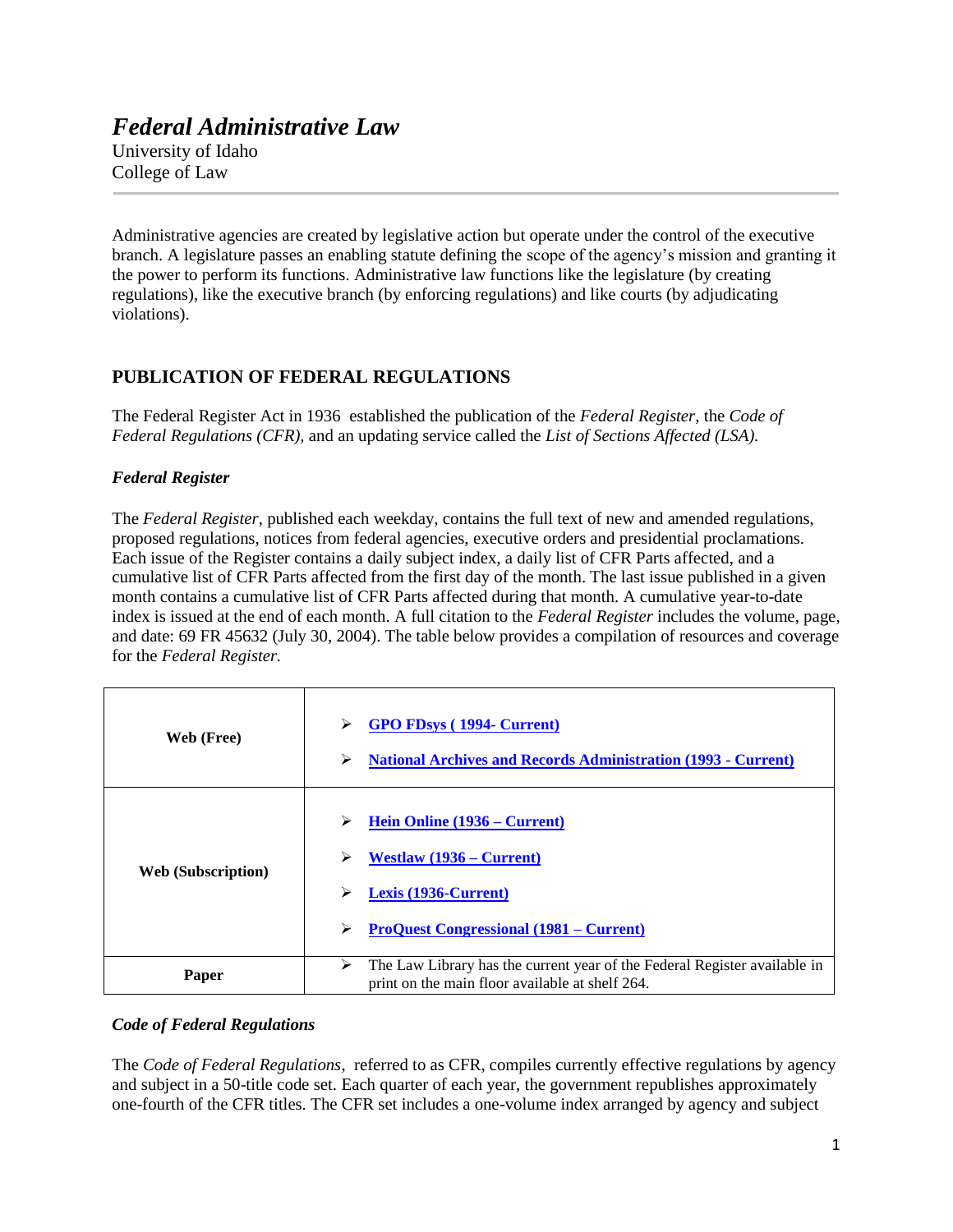with references to the CFR Title and Part. An index volume contains a Table of Authorities and Rules providing cross-references from U.S. Code sections to corresponding CFR sections. A citation to the *Code of Federal Regulations* is made up of a Title, Part, Section number, and the year of the CFR volume. For example, 32 C.F.R. 842.2 (2006) means that the regulation is published in Title 32, Part 842, Section 842.2, of the 2006 CFR. The table below is a compilation of available resources and their respective coverage.

| Web (Free)            | $FDSys$ (1996 – Current)<br>⋗<br>➤<br><b>National Archives and Records Administration (Updated Daily)</b><br><b>Electronic Code of Federal Regulations (Current Year)</b><br>⋗<br><b>Legal Information Institute (Current Year)</b><br>≻ |
|-----------------------|------------------------------------------------------------------------------------------------------------------------------------------------------------------------------------------------------------------------------------------|
| Web<br>(Subscription) | Hein Online (1936 – Current)<br>⋗                                                                                                                                                                                                        |
|                       | ⋗<br>Westlaw $(1936 - Current)$                                                                                                                                                                                                          |
|                       | Lexis (1936-Current)                                                                                                                                                                                                                     |
|                       | <b>ProQuest Congressional (1981 – Current)</b><br>⋗                                                                                                                                                                                      |
| Paper                 | The Law Library has the current year of the CFR available in print on the main floor<br>➤<br>available at shelf 263.                                                                                                                     |
|                       | ➤<br>The UI Main Library has the CFR available in print from 2008 to the current year<br>available at AE 2.106/3-2.                                                                                                                      |

# **FINDING FEDERAL REGULATIONS**

Three methods of finding regulations include online searching, looseleaf services and print indexes to the *Code of Federal Regulations* and *Federal Register.* The National Archives and Records Administration web site includes detailed tutorials of how to find information in the Federal Register and the CFR.

## **Online Services**

Full-text online searching of the *CFR* and *Federal Register* is available on free and fee-based resources listed in the tables above. The newest issues of the Federal Register are available online the day they are published.

#### **Looseleaf Services**

Looseleaf services are commercial publications that combine statutes, regulations, cases, administrative decisions, commentary and all other relevant documents on a specific topic into one binder-type format. The binder format allows for the removal and insertion of new pages to reflect changes in the laws and new documentation.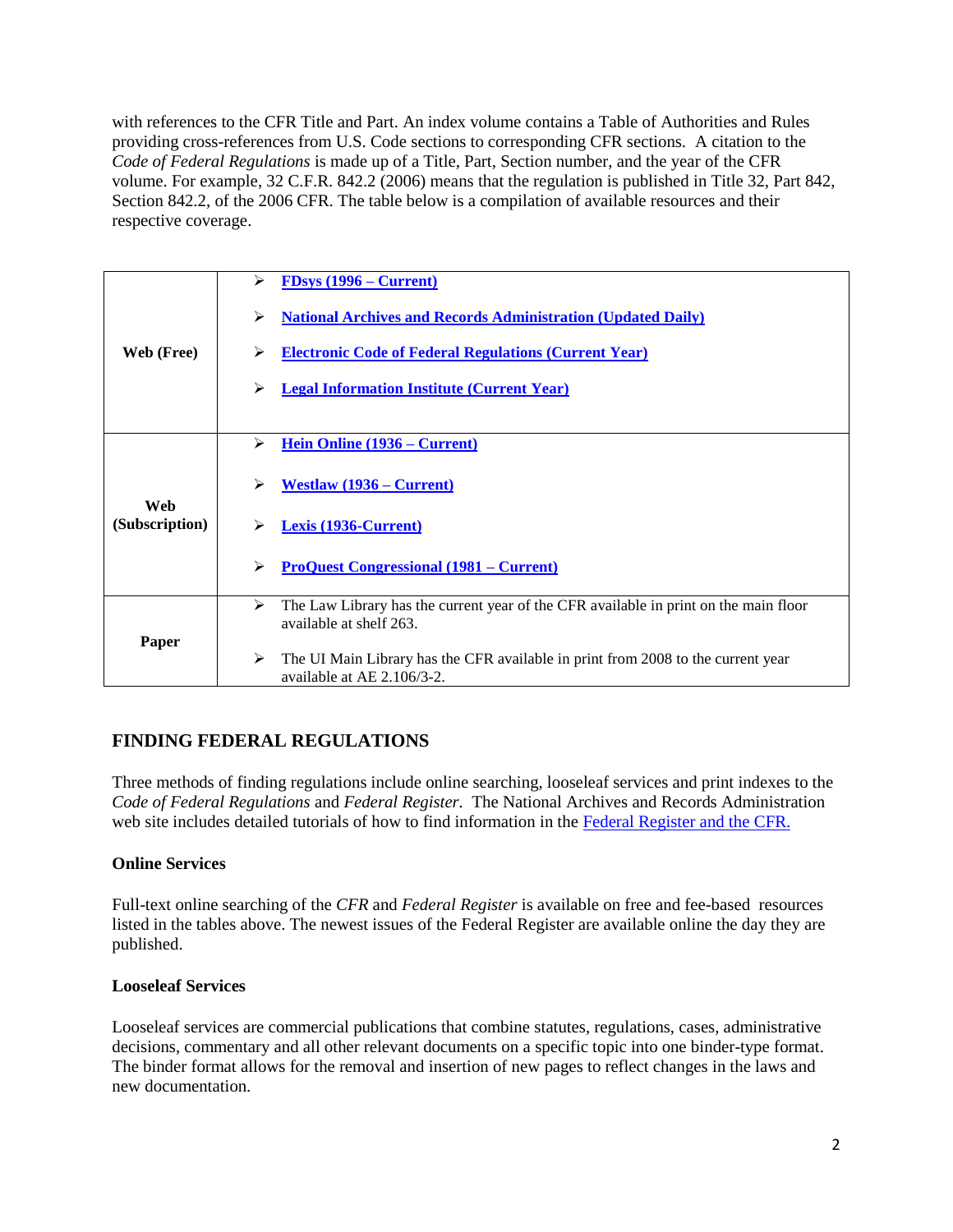Looseleaf publications may consist of one or many volumes. Some of the larger services have "transfer" binders for older cases and decisions. Large looseleaf publications have many finding aids, such as a current and cumulative index and tables of cases, statutes and decisions. The publication may also include reports of recent developments, editorial commentaries and newsletters. The looseleafs are located in the reference section on the main floor of the law library.

Increasingly, looseleaf publications are published online. Looseleafs on Lexis include publications from Matthew Bender and Bureau of National Affairs (BNA). Looseleafs on Westlaw include publications from Commerce Clearing House (CCH) and Research Institute of American (RIA). Some publishers, such as BNA, publish stand-alone products online. Check the law library research database list as well as the online library catalog for the availability of products on various subjects.

## **Indexes**

The print CFR is accompanied by a volume called *Index and Finding Aids.* This one volume index is arranged by Subject and Agency listings. Entries refer to Title and Parts, but not Section numbers. This index is also reproduced as part of the USCS annotated code.

Additionally, West publishes a *General Index to the CFR*. This four volume index is much more detailed and allows for more precise searching than the official *CFR Index*. Entries refer to Title, Part, and Section numbers. It also includes a Words and Phrases index for locating definitions in the CFR.

Both indexes are located with the rest of the CFR sections on the main floor of the library on shelf 263.

The official *Federal Register Index* is published monthly and cumulated annually. It consists of a consolidation of the entries in each issue's table of contents. Entries are arranged by agency instead of subject. Within each agency's listing, rules, proposed rules, and notices are listed alphabetically by subject. The *Federal Register* index is also available online at [http://www.archives.gov/federal](http://www.archives.gov/federal-register/the-federal-register/indexes.html)[register/the-federal-register/indexes.html.](http://www.archives.gov/federal-register/the-federal-register/indexes.html)

## **UPDATING REGULATIONS**

Unlike statutes that are promulgated each year, regulations can be proposed by a rulemaking agency at any time of year. Thus, even though there are print resources for updating it is a good idea to check for regulation updates using an online resource that is up-to-date.

#### **Online Services**

The quarterly publication schedule for the printed volumes is followed on the FDsys site. To update these regulations, search the Federal Register site from the date of the last revision of the title to the present.

Additionally there is the [e-CFR](http://www.gpoaccess.gov/ecfr/) from the National Archives and Records Administration. Here the regulations are updated regularly with information from the Federal Register. The text is the most current version available. As amendments become effective, the changes are integrated directly into the e-CFR database. For amendments that have not yet become effective, there are links in the e-CFR database to the relevant amendments. However it should be noted that the e-CFR is not an official legal edition of the CFR and should relied on only for research purposes and not for citations.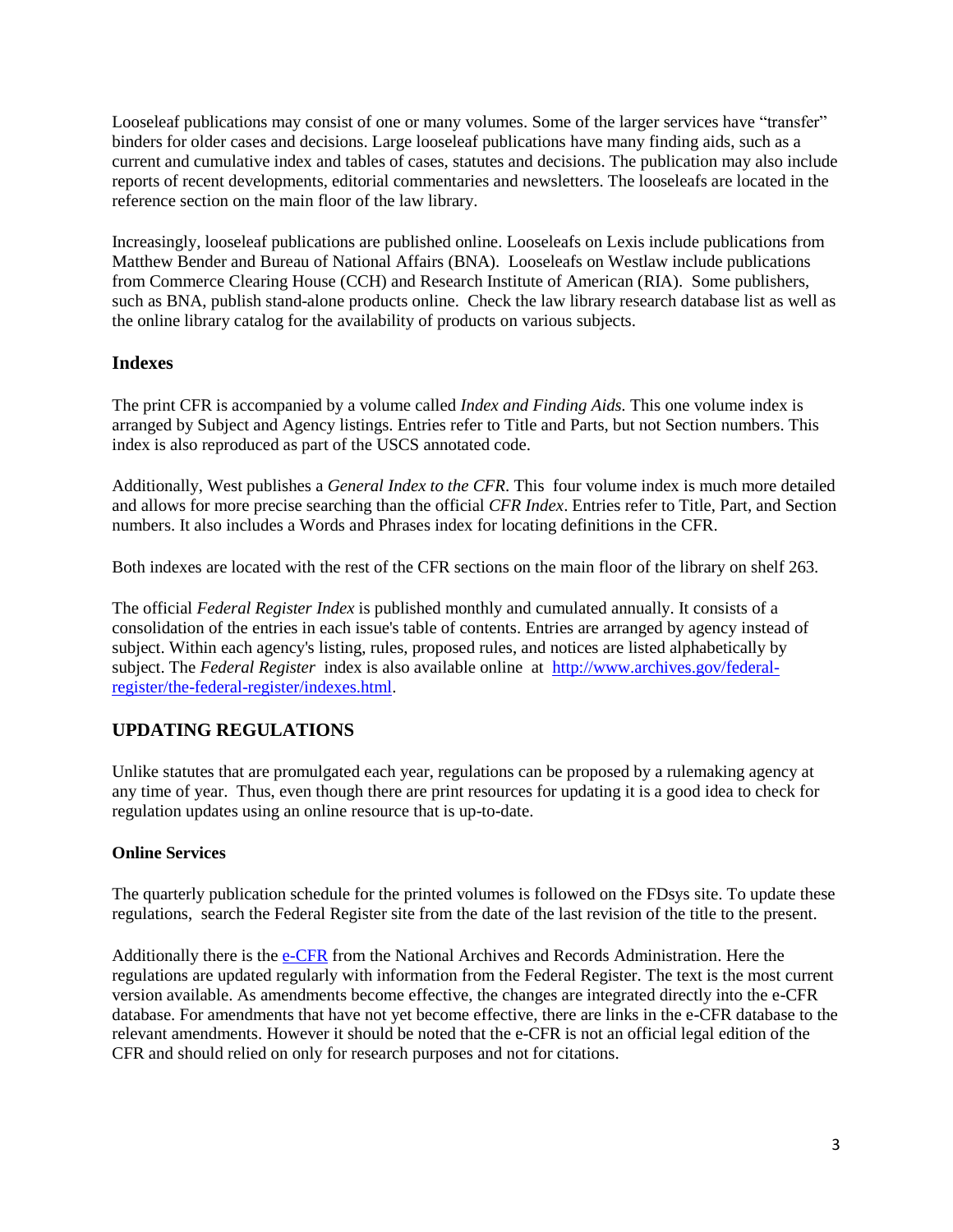[Regulations.gov](http://www.regulations.gov/#!home) is also a valuable resource for searching for proposed and final rules/regulations that are open for comment. Rules can be searched by keyword or agency. Users can also submit comments online.

If you are viewing a regulation through Westlaw or Lexis each service will have indications at the top of the screen as to its currency. However the update schedule for the text of the CFR on Lexis and Westlaw is not the same quarterly revision schedule as the printed CFR. If you are citing to a CFR section, you must use the date of the printed volumes.

#### **Looseleaf Services**

If the subject matter of a regulation is covered by a looseleaf service, the current language is available from the looseleaf reporter. Most reporters are updated weekly, biweekly or monthly, and they usually indicate whether there are any proposed changes or final changes that have not yet taken effect.

#### **CFR List of Sections Affected (LSA)**

The List of CFR Sections Affected (LSA) lists proposed, new, and amended Federal regulations that have been published in the Federal Register since the most recent revision date of a CFR title. It is published by the Office of the Federal Register, National Archives and Records Administration.

Each LSA issue is cumulative and contains the CFR part and section numbers, a description of its status and the Federal Register page number where the changes may be found. The LSA is issued monthly, but FDsys also features browsing of the [CFR Parts Affected from the Federal Register](http://www.gpo.gov/fdsys/browse/collectionCfrFR.action?collectionCode=CFRPARTS) to find final and proposed rules that affect the CFR and have been published in the Federal Register within the past 24 hours, week, month, or within a specific date range.

The currency (revision date) of each CFR volume is noted on the front cover. To find new regulations and revisions published after the latest CFR volume was issued, refer to the monthly *List of Sections Affected (LSA)* and to the daily *Federal Register.*

To update the CFR with the LSA:

- 1. Check the revision date on the cover of the CFR title you are updating.
- 2. The March, June, September, and December issues of the *LSA* each list a full year's regulatory changes for a portion of the CFR and provide *Federal Register* page citations to those changes. Find the issue of the *LSA* containing the annual revision to the CFR title you want to update. If the annual revision has not been issued for the title of the CFR you are updating, then proceed to step 3.
- 3. Consult the most recent issue of the *LSA* and check to see if it contains any changes subsequent to those listed in the most recent annual *LSA* compilation covering the CFR title you are updating
- 4. Look for further changes in the cumulative list of CFR Parts Affected in the last issue of the *Federal Register* issued for each month after the most recent *LSA* issue. This is a cumulative list of Parts affected, not Sections. If your part is listed you must check the appropriate page(s) in the *Federal Register* to see if the specific Section has been updated.